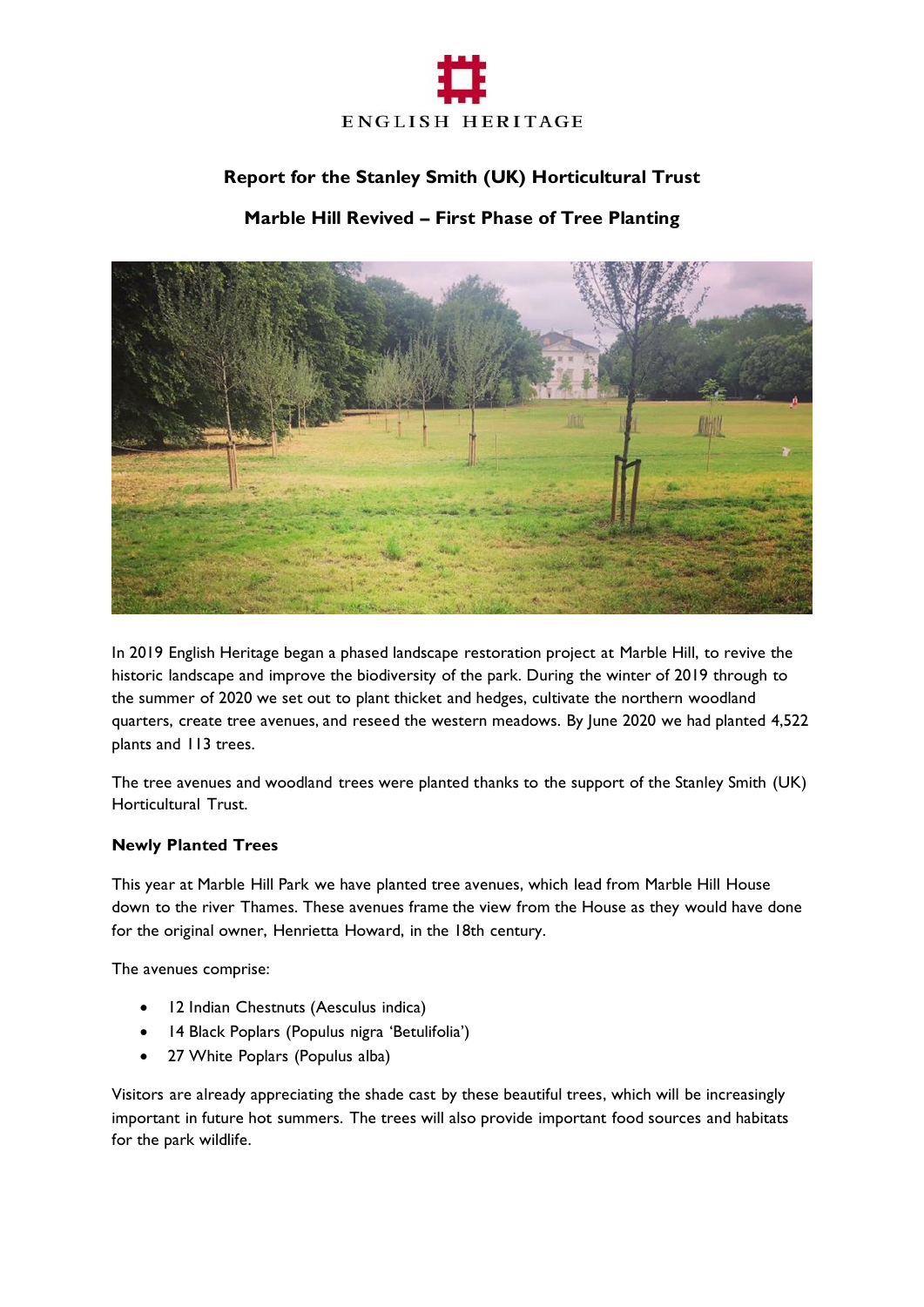

*'Snowy' – a White Poplar, which was planted with the help of local children*

*Northern woodland quarter after months of cultivation activity by staff and volunteers.*

Meanwhile, 36 Elms were planted in the woodland areas and around the edges of the park. Elms would have historically been the dominant trees in these areas until the introduction of Dutch Elm disease to the UK, however these Elms are a disease resistant variety. They are now thriving and are watered every week.

#### **The Wider LandscapeWorks**

Our landscape contractors began ground clearance in the woodland quarters of the historic garden in autumn 2019 and continued until Christmas. The woodland quarters were then cleared of ivy and snowberry by hand thanks to our volunteers working three days a week during the whole of January and February 2020.

Due to the Covid-19 pandemic, our volunteers could not take part in the spring planting, and there were limited staff on site in accordance with government guidelines. During this time, Marble Hill's head gardener single-handedly planted a wide array of ferns and foliage, berry bushes and hedgerow plants, creating a rich understorey in the woodland quarters, which will feed birds and insects.

The understorey now features a host of heritage plants to represent those that Henrietta Howard herself might have seen within her grounds, including Rosa Arvensis, Phillyrea and Genista Tinctoria.

While the tree avenues were being planted, we also planted hedging and mixed thicket to improve wildlife habitats around the eastern park boundary, and created a path (pictured right) to increase access to the area.